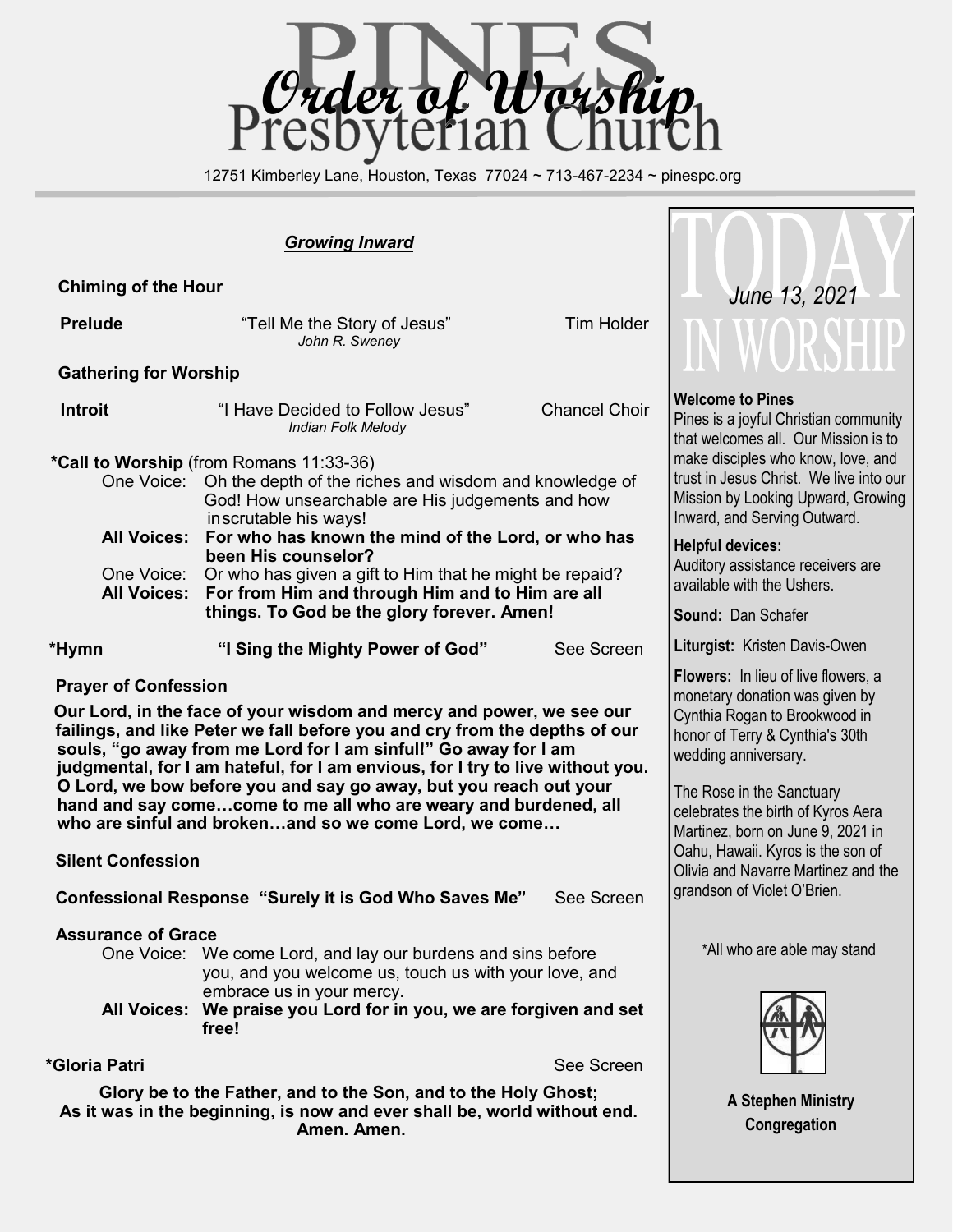# *Looking Upward*

# **Children's Message**

#### **This, this is where children belong, welcomed as part of the worshiping throng. Water, God's Word, bread and cup, prayer and song: This is where children belong. This is where children belong.**

| <b>Anthem</b>                                              | Dona Nobis Pacem<br>Arr. Hal Hopson                          | <b>Chancel Choir</b>  |  |  |
|------------------------------------------------------------|--------------------------------------------------------------|-----------------------|--|--|
| <b>Scripture Reading</b>                                   |                                                              | Luke 5:1-11           |  |  |
| <b>Sermon</b>                                              | "Being Called"                                               | Rev. Barbara Retzloff |  |  |
| *Hymn                                                      | "Will You Come and Follow Me"                                | See Screen            |  |  |
|                                                            | <b>Serving Outward</b>                                       |                       |  |  |
| <b>Testimony</b>                                           |                                                              | Phil Johnson          |  |  |
| Prayers of the People and the Lord's Prayer                |                                                              |                       |  |  |
| *Hymn                                                      | "Here I Am, Lord"                                            | See Screen            |  |  |
| *Charge and Benediction                                    |                                                              |                       |  |  |
| Benediction Response "God Be With You Until We Meet Again" |                                                              |                       |  |  |
|                                                            |                                                              | See Screen            |  |  |
| *Sending Out The Light of Christ                           |                                                              |                       |  |  |
| *Postlude                                                  | "I'll Tell the World that I'm a Christian"<br>Baynard L. Fox | <b>Tim Holder</b>     |  |  |

Words printed by permission CCLI 998238 Portions of our liturgy are from The Abingdon Worship Annual 2020. Copyright © 2019 by Abingdon Press. Used by permission.

#### **The Lord's Prayer**

Our Father, who art in heaven, hallowed be thy name. Thy kingdom come, thy will be done, on earth as it is in heaven. Give us this day our daily bread; and forgive us our debts, as we forgive our debtors; and lead us not into temptation, but deliver us from evil. For thine is the kingdom and the power and the glory, forever. Amen.

 $\overline{\phantom{a}}$  ,  $\overline{\phantom{a}}$  ,  $\overline{\phantom{a}}$  ,  $\overline{\phantom{a}}$  ,  $\overline{\phantom{a}}$  ,  $\overline{\phantom{a}}$  ,  $\overline{\phantom{a}}$  ,  $\overline{\phantom{a}}$  ,  $\overline{\phantom{a}}$  ,  $\overline{\phantom{a}}$  ,  $\overline{\phantom{a}}$  ,  $\overline{\phantom{a}}$  ,  $\overline{\phantom{a}}$  ,  $\overline{\phantom{a}}$  ,  $\overline{\phantom{a}}$  ,  $\overline{\phantom{a}}$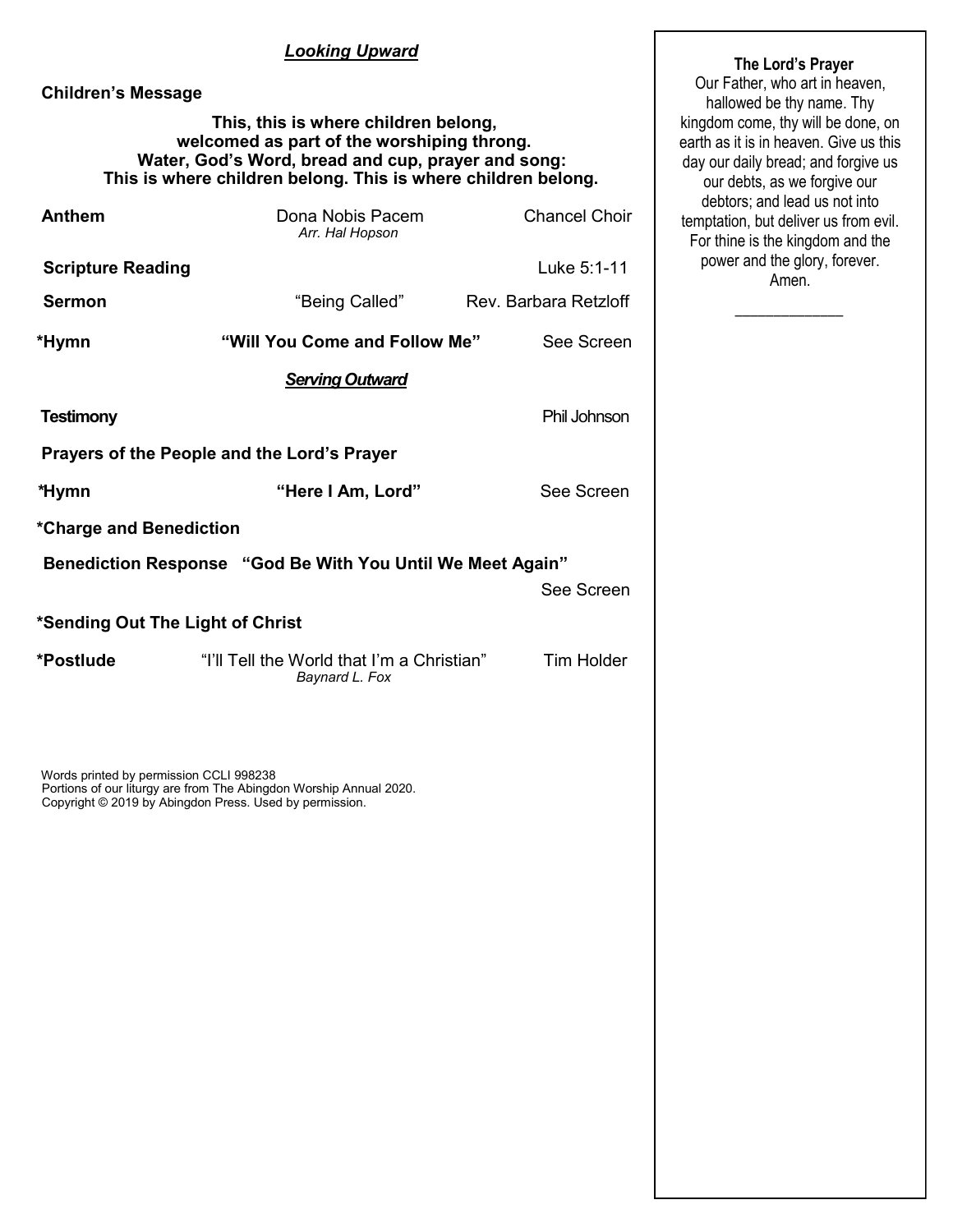# *Calendar for the Week of June 13, 2021*

| Today     | p.m.         | 5:00                                                    | In-Car-Nation Worship  Family Life Center                                                                                                                                                                                      |
|-----------|--------------|---------------------------------------------------------|--------------------------------------------------------------------------------------------------------------------------------------------------------------------------------------------------------------------------------|
| Monday    | a.m.         | 9:00<br>10:00                                           |                                                                                                                                                                                                                                |
|           | p.m.         | 12:00                                                   | Worship Committee MeetingFellowship Hall                                                                                                                                                                                       |
| Tuesday   | a.m.         | 7:00<br>9:00                                            | Men's Bible Study(Meet by Zoom)                                                                                                                                                                                                |
| Wednesday | a.m.<br>p.m. | 9:00<br>1:00<br>7:00<br>8:00                            | Weekly Prayer Team(Meet by Zoom)                                                                                                                                                                                               |
| Thursday  | a.m.<br>p.m. | 9:00<br>1:00                                            | Lectionary Bible Study (Meet by Zoom)                                                                                                                                                                                          |
| Friday    | a.m. /p.m.   |                                                         |                                                                                                                                                                                                                                |
| Saturday  | p.m.         | 6:00                                                    |                                                                                                                                                                                                                                |
| Sunday    | a.m          | 9:00<br>9:15<br>9:00<br>9:15<br>10:00<br>10:15<br>10:45 | Adult Sunday School Fellowship Hall<br>Children's Family Style Sunday School W12<br>Youth Sunday SchoolHigh School Room<br>Coffee Fellowship Fellowship Hall<br>Worship ServiceSanctuary/Live Streaming on Web<br>and Facebook |
|           | p.m.         | 5:00                                                    |                                                                                                                                                                                                                                |





**Instagram.com/pineshouston**

**Get the latest announcements and reminders right before events happen. Find us here: https://twitter.com/HoustonPines.** 

 **Find us on Facebook facebook.com/PinesPresbyterianChurch** 

 **The newsletter is available in the Narthex for those unable to access it online.** 

#### **SERMON NOTES**